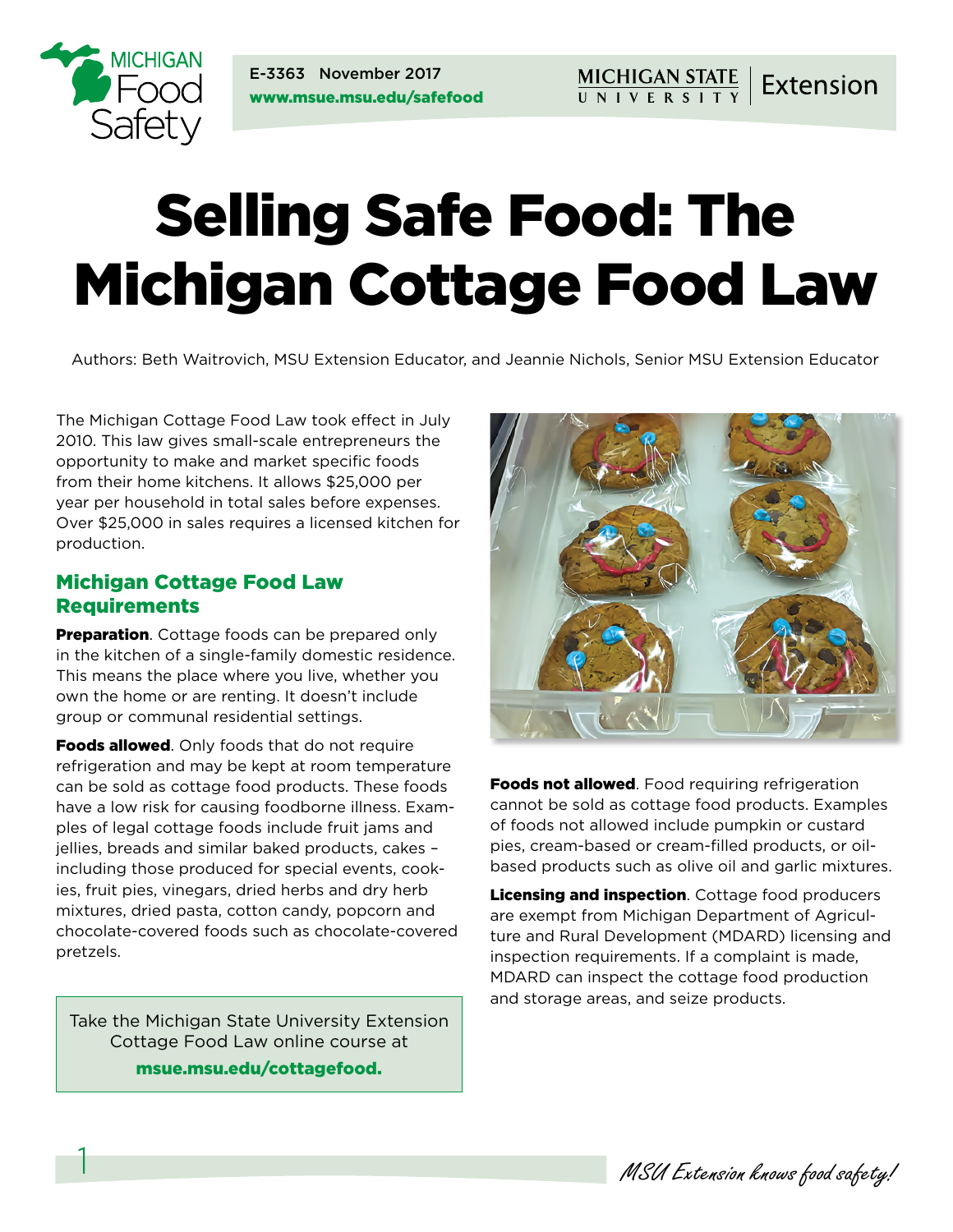Labels. Each cottage food product must be labeled. The label must be printed or handwritten in at least 11-point type or about 1/8 inch tall and include:

- "Made in a home kitchen that has not been inspected by the Michigan Department of Agriculture and Rural Development."
- The product's name.
- The complete name and address of the cottage food business.
- All product ingredients in descending order of predominance by weight.
- The product's net weight or volume.

In addition, list the following allergen food groups if they are in the product: milk, eggs, wheat, peanuts, soybeans, fish and tree nuts.

(Michigan Department of Agriculture and Rural Development, 2017)

> MADE IN A HOME KITCHEN THAT HAS NOT BEEN INSPECTED BY THE MICHIGAN DEPARTMENT OF AGRICULTURE & RURAL DEVELOPMENT

#### Chocolate Chip Cookie

Artie Pinkster 123 Foodstuff Lane Casserole City, MI 82682

**Ingredients:** Enriched flour (Wheat flour, niacin, reduced iron, thiamine, mononitrate, riboflavin and folic acid), butter (milk, salt), chocolate chips (sugar, chocolate liquor, cocoa butter, butterfat (milk), Soy lecithin as an emulsifier), walnuts, sugar, eggs, salt, artificial vanilla extract, baking soda

**Contains: wheat, eggs, milk, soy, walnuts**

Net Wt. 3 oz (85.05 g)

*(Michigan Department of Agriculture and Rural Development, 2017)*

**Samples**. Samples must be pre-packaged in your home kitchen. An individual label is not needed for each sample but you must have properly labeled packages of your product on display. Your product samples cannot be prepared in a way that makes it a potentially hazardous food, meaning, it requires refrigeration or heat to keep it safe. For example: you cannot add a dried dip mix to sour cream and serve samples of it.

**Storage**. Cottage foods cannot be stored in an outdoor building such as a garage, shed or barn. Approved storage areas include a kitchen, basement or spare rooms that are free of pests, standing water, dampness and other unsanitary conditions. Always store food in airtight food grade containers 6 inches off the floor.

## Selling Safe Food:

If food is not handled safely, foodborne illness may result. Certain people, including young children and infants, pregnant women, senior citizens and those with chronic illnesses or weakened immune systems, are more likely to get sick due to foodborne illness. If someone should get sick from eating food that is not safely handled, there could be legal costs for the person making the food as well as product recalls.

### Causes of foodborne illness include:

• Poor personal hygiene. Personal hygiene applies to anyone in the family helping to prepare your cottage food products. Because hands can contaminate food, hand washing is vital. Wash your hands before starting food preparation as well as after. In addition, wash hands after you touch your skin or mouth; sneeze or cough; touch raw eggs, dirty dishes or garbage; use the bathroom; or change a diaper.

Good personal hygiene also includes tying back long hair; wearing hats and clean aprons; keeping fingernails clean and short; covering cuts or wounds on hands or wrists with a bandage; wearing single-use, latex-free gloves; and removing jewelry from hands and wrists.

Never prepare cottage foods if you or other household members are sick with vomiting or diarrhea.

• Cross-contamination. This occurs when pathogens are transferred from one food or surface to another. For example, a cutting board that had been used for raw meat and then used for chopping nuts without being cleaned and sanitized is cross-contaminated. Raw meats should not be prepared while making cottage foods. Always transport food to the market in a clean vehicle.